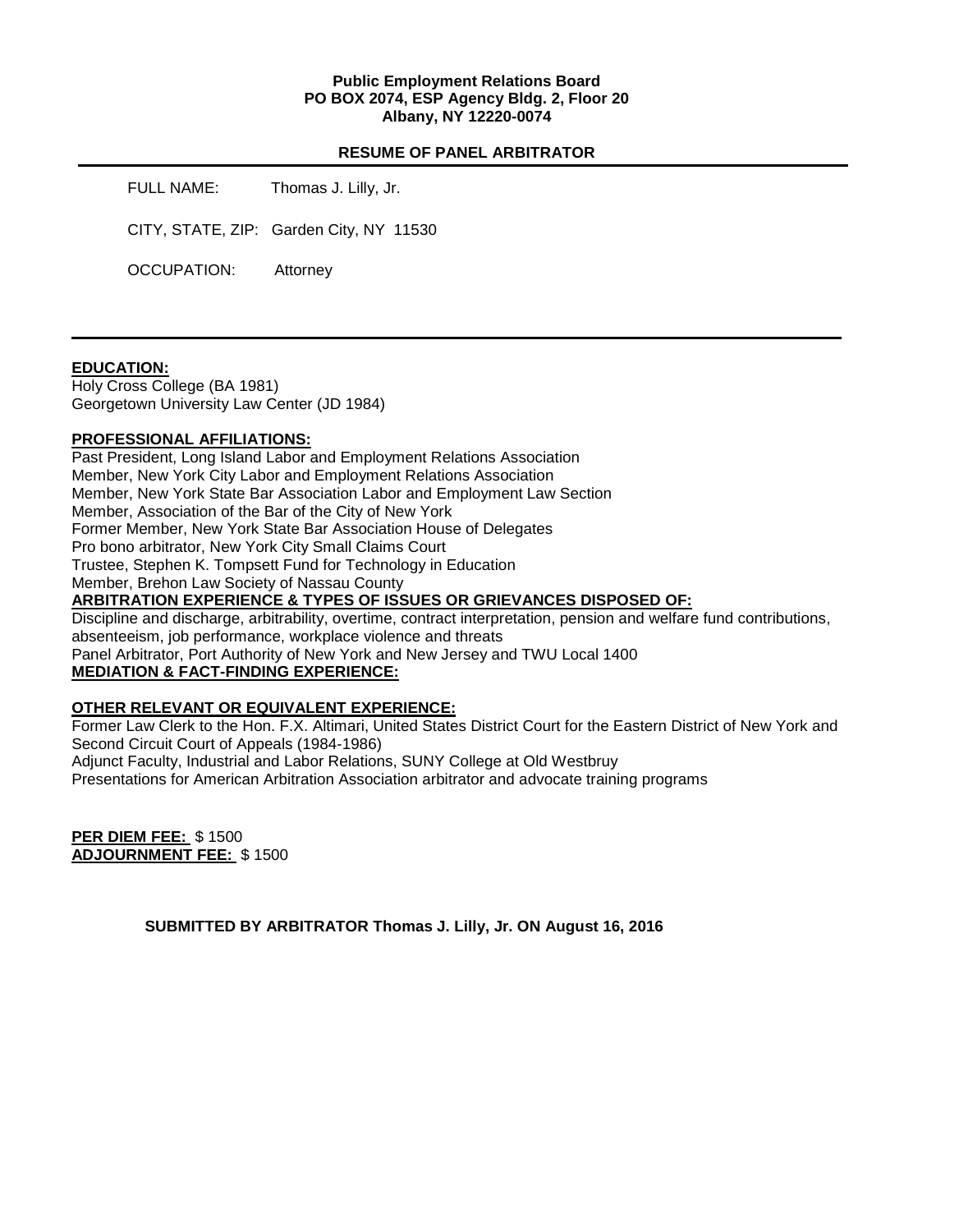#### **Public Employment Relations Board PO BOX 2074, ESP Agency Bldg. 2, Floor 20 Albany, NY 12220-0074**

# **BILLING DISCLOSURE STATEMENT**

# ARBITRATOR'S NAME: **Thomas J. Lilly**

The following is a description of my fees and expenses:

# A) HEARING TIME.

- (1) My per diem is \$1500 for each day or any part thereof spent hearing a case.
- (2) If a hearing day exceeds hours, I charge:

 $\Box$ a second full per diem  $\Box$ a prorated per diem

 $\boxtimes$ no additional charge  $\Box$ other (describe) :

(3) Additional comments:

# B) STUDY TIME.

- (1) I charge \$ 1500 for each day spent in preparation of the opinion and award.
- (2) This charge  $\Box$  will  $\boxtimes$  will not be prorated for partial days devoted to such preparation.
- (3) Additional comments:

## C) TRAVEL TIME AND EXPENSES.

(1) When travel time plus hearing time exceeds hours in a calendar day:

 $\boxtimes$  Not applicable (no additional charge)

 $\Box$  I charge as follows (describe):

(2) I charge for actual, travel-related expenses incurred in connection with the case  $\boxtimes$ YES  $\Box$  NO.

Where appropriate, a mileage charge for auto travel will be billed at:

| $\boxtimes$ Prevailing IRS rate | $\Box$ Other (describe): |
|---------------------------------|--------------------------|
|---------------------------------|--------------------------|

(3) When the scheduled hearing day(s) requires an overnight stay:

 $\boxtimes$ There is no charge, other than for lodging and subsistence.

 $\Box$ I charge as follows (describe):

(4) Additional Comments: